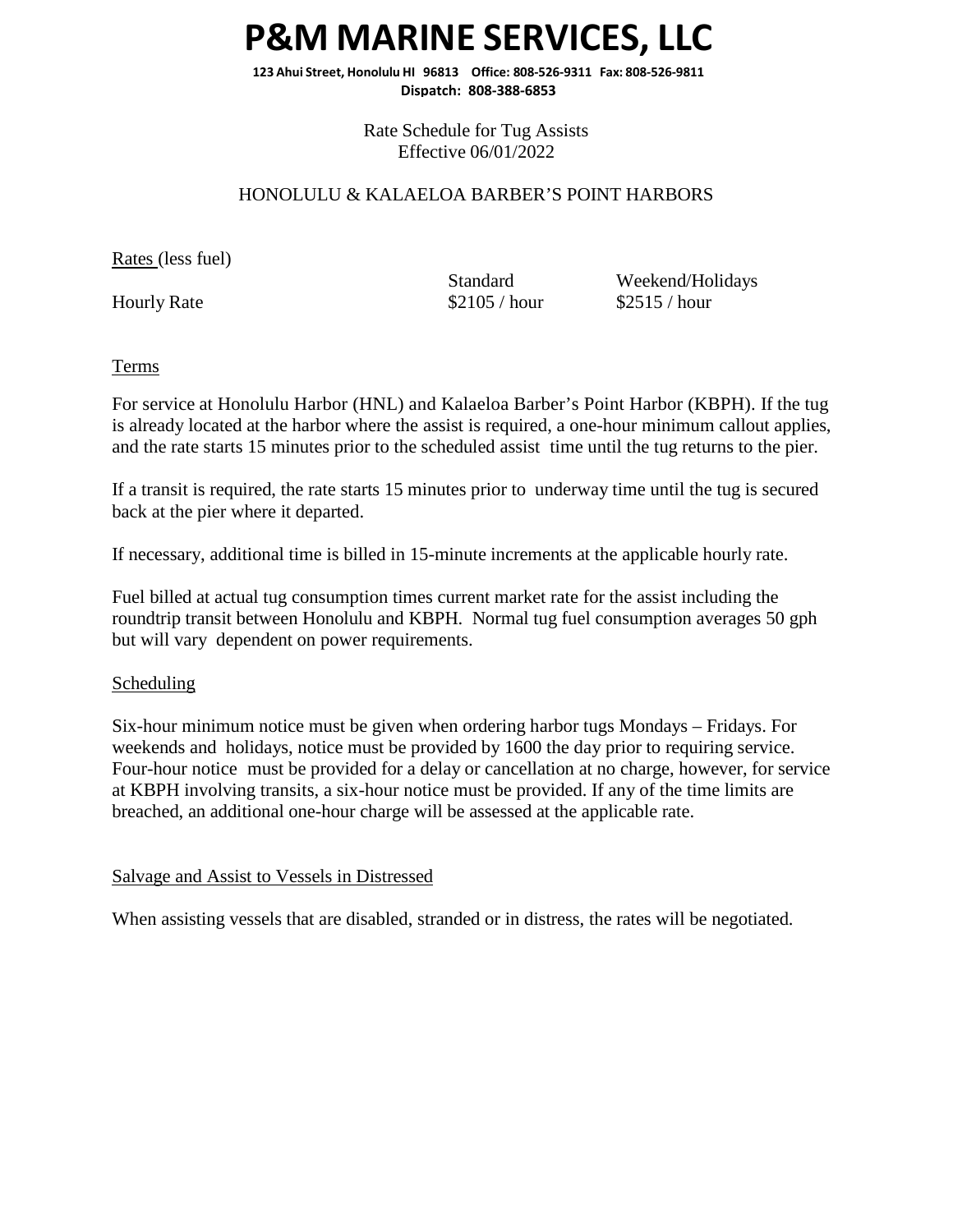# **P&M MARINE SERVICES, LLC**

**123 Ahui Street, Honolulu HI 96813 Office: 808-526-9311 Fax: 808-526-9811 Dispatch: 808-388-6853** Rate Schedule for Tug Assists

Effective 05/01/2022

### KAHULUI, NAWILIWILI & HILO

Rates per move for shifting and /or assisting a vessel:

• For ships and barges:

Hourly Rate \$3510

Standard

### **Two-hour minimum callout. After which additional time charges apply as stated below.**

#### Terms of Rate Charged

- Rate starts 15 minutes prior to the scheduled assist time until the tug returns to the pier.
- Additional time, if needed, is billed in 15-minute increments.
- No Fuel Surcharge.
- 15% Surcharge will be assessed in addition to the normal charge for all services rendered on jobs beginning or ending on the weekend for Kahului, Nawiliwili & Hilo.
- 25% Surcharge will be assessed in addition to the normal charge for all services rendered on jobs beginning or ending on the following Holidays: New Year's Day, Martin Luther King Day, President's Day, Memorial Day, Independence Day, Labor Day, Columbus Day, Veteran's Day, Thanksgiving Day, and Christmas Day.

### Scheduling

- Six-hour minimum notice must be given when ordering harbor tugs; however, for weekends and holidays, notice must be provided by 1600hrs the day prior to requiring service
- Four-hour notice must be provided for a delay or cancellation at no charge